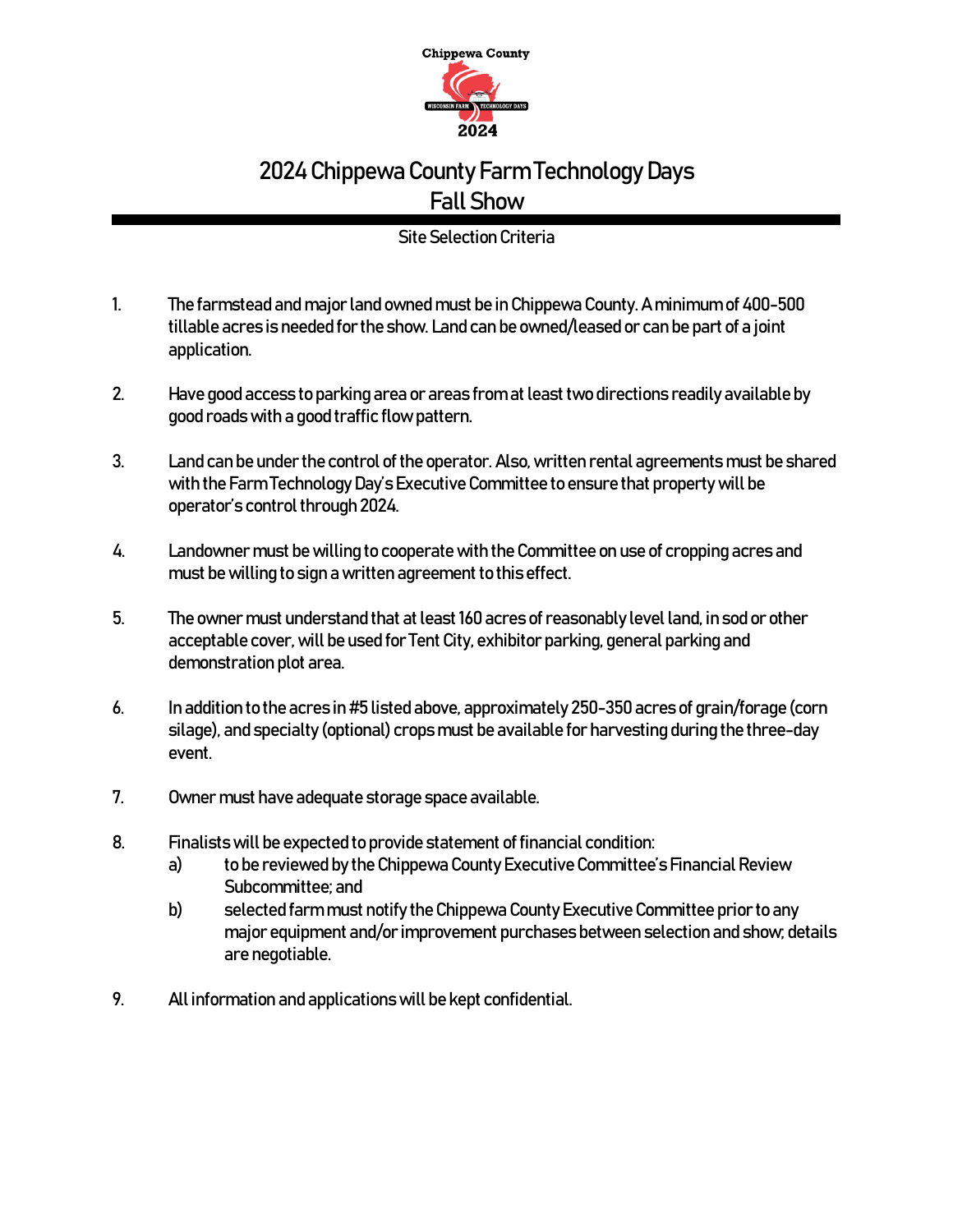

## 2024Chippewa County Farm Technology Days Fall Show

|                                                                                                     |                                                | <b>Host Farm Application</b>                                                                                |                                                                                                        |  |  |  |
|-----------------------------------------------------------------------------------------------------|------------------------------------------------|-------------------------------------------------------------------------------------------------------------|--------------------------------------------------------------------------------------------------------|--|--|--|
|                                                                                                     |                                                | Applications are due at the Chippewa Economic Development Corporation Office by Saturday, April 29th, 2022. |                                                                                                        |  |  |  |
|                                                                                                     |                                                |                                                                                                             |                                                                                                        |  |  |  |
|                                                                                                     |                                                |                                                                                                             |                                                                                                        |  |  |  |
|                                                                                                     |                                                | (Town and Section)                                                                                          |                                                                                                        |  |  |  |
|                                                                                                     |                                                |                                                                                                             |                                                                                                        |  |  |  |
| Organizational structure: i.e. sole proprietor, corporation, partnership, etc. ____________________ |                                                |                                                                                                             |                                                                                                        |  |  |  |
|                                                                                                     |                                                |                                                                                                             |                                                                                                        |  |  |  |
|                                                                                                     | Is this a joint application with another farm? |                                                                                                             | No                                                                                                     |  |  |  |
|                                                                                                     |                                                |                                                                                                             |                                                                                                        |  |  |  |
|                                                                                                     | NOTE:                                          | If this is a joint application, each farm needs to complete an application form and then submit jointly.    |                                                                                                        |  |  |  |
| 1.                                                                                                  | Farmsize                                       | Tillable Acres                                                                                              | Irrigated Acres                                                                                        |  |  |  |
| 2.                                                                                                  | cows, 25 yearlings, 25 calves)                 |                                                                                                             | List your major livestock enterprise -- list type, number and age of animals. (Example: Dairy, 50 milk |  |  |  |
| 3.                                                                                                  |                                                | List any minor livestock enterprise - list type, number and age.                                            |                                                                                                        |  |  |  |
| 4.                                                                                                  |                                                | Would you allow livestock enterprise(s) to be used for educational exhibits?                                |                                                                                                        |  |  |  |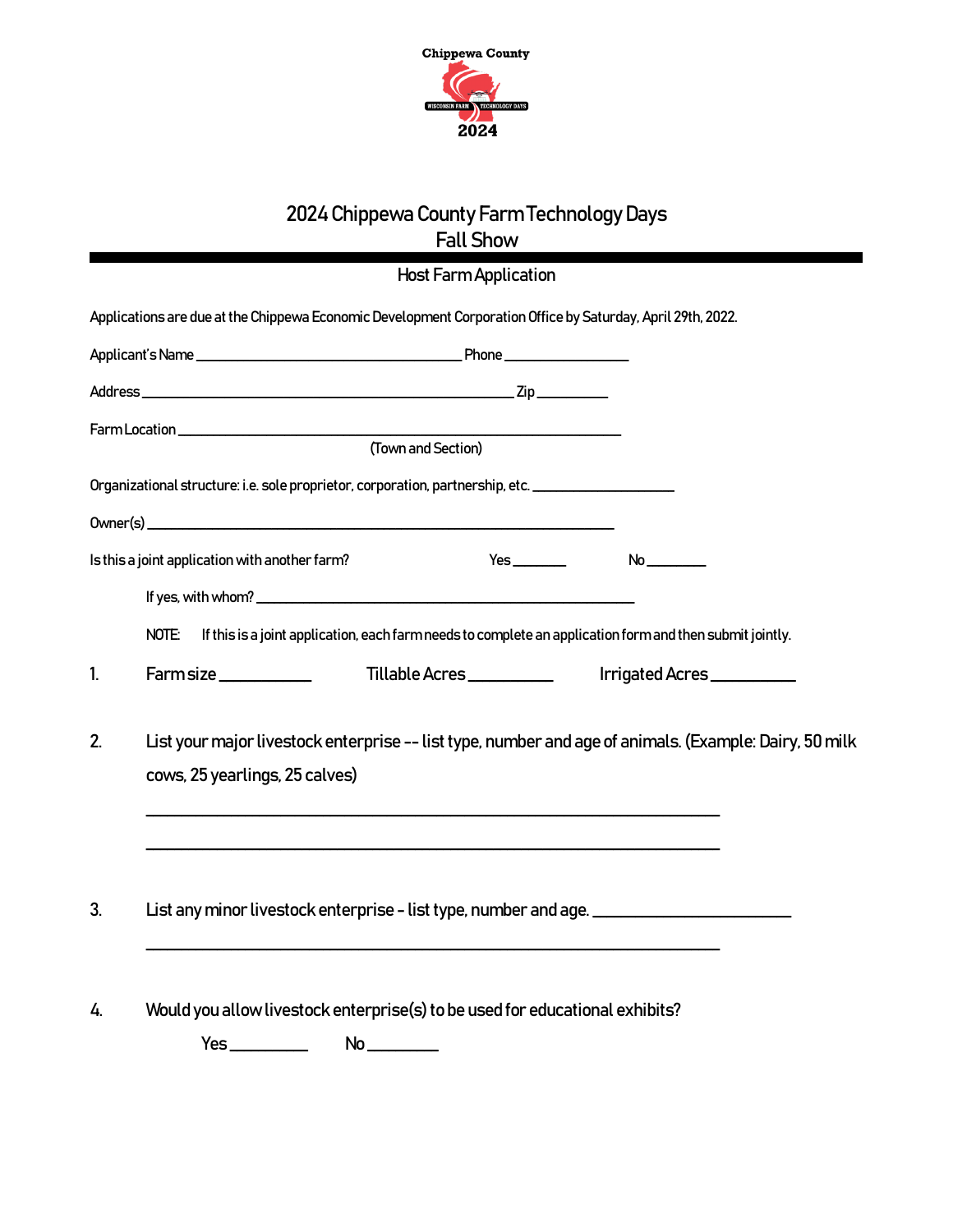

5. List your cropping program for 2021and 2022.

|     | Acres of                                                                                         |      | 2021  |  |
|-----|--------------------------------------------------------------------------------------------------|------|-------|--|
|     |                                                                                                  | 2022 |       |  |
|     | Forage                                                                                           |      |       |  |
|     |                                                                                                  |      |       |  |
|     | Corn                                                                                             |      |       |  |
|     |                                                                                                  |      |       |  |
|     | Soybeans                                                                                         |      |       |  |
|     |                                                                                                  |      |       |  |
|     | <b>Small Grains</b>                                                                              |      |       |  |
|     |                                                                                                  |      |       |  |
|     | Other                                                                                            |      |       |  |
|     |                                                                                                  |      |       |  |
| 6.  | Labor force - not including operator(s). Number of full time help<br>List other labor            |      |       |  |
|     |                                                                                                  |      |       |  |
|     |                                                                                                  |      |       |  |
|     |                                                                                                  |      |       |  |
| 7.  | Are you planning any building or equipment expansion program? Yes _______                        |      | $N_0$ |  |
|     | If yes, list:                                                                                    |      |       |  |
|     |                                                                                                  |      |       |  |
|     |                                                                                                  |      |       |  |
| 8.  | What conservation practices are carried out on your farm? (Conservation tillage, strip cropping, |      |       |  |
|     | terracing, etc.)                                                                                 |      |       |  |
|     |                                                                                                  |      |       |  |
| 9.  | Are you participating in a Priority Watershed project (if applicable) or CFSA (ASCS) programs?   |      |       |  |
|     | Priority Watershed _____________<br>CFSA___________                                              |      |       |  |
| 10. | List the number, type and size of your storage structures. ______________________                |      |       |  |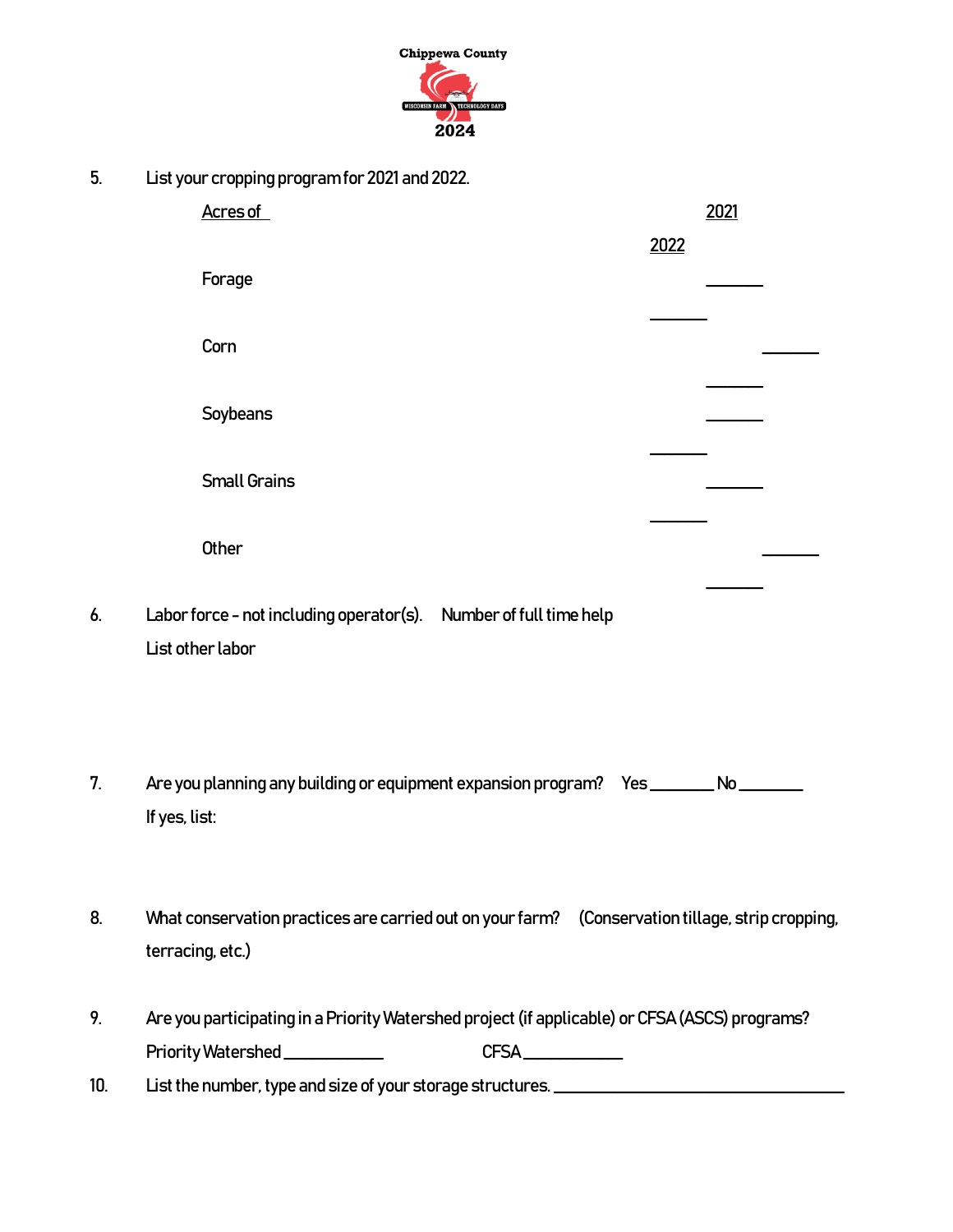

- 11. List the types and sizes of your grain handling facilities (dry or high moisture).
- 12. Are you willing to rearrange or adjust your cropping schedule if necessary to provide field area for tent city, parking, and crop demonstrations? Yes \_\_\_\_\_\_\_\_\_\_\_ No \_\_\_\_\_\_\_\_\_\_
- 13. Are you considering: Constructing a new home? Yes \_\_\_\_\_\_\_\_\_\_\_\_\_ No \_\_\_\_\_\_\_\_\_ Remodeling an existing home?(Not a requirement to be a host farm) Yes \_\_\_\_\_\_\_\_\_ No
- 14. From what electric utility company do you receive your electrical power?
- 15. Include any other additional information (video, pictures of facilities-materials will be returned) that you feel would be beneficial to the Committee. (Optional)
- 16. Why are you interested in hosting Farm Progress Days? What opportunities do you see for yourself, Chippewa County and Wisconsin Agriculture? (Add additional pages if needed.)

\_\_\_\_\_\_\_\_\_\_\_\_\_\_\_\_\_\_\_\_\_\_\_\_\_\_\_\_\_\_\_\_\_\_\_\_\_\_\_\_\_\_\_\_\_\_\_\_\_\_\_\_\_\_\_\_\_\_\_\_\_\_\_\_\_\_\_\_\_\_\_\_\_\_\_\_\_\_\_\_\_

\_\_\_\_\_\_\_\_\_\_\_\_\_\_\_\_\_\_\_\_\_\_\_\_\_\_\_\_\_\_\_\_\_\_\_\_\_\_\_\_\_\_\_\_\_\_\_\_\_\_\_\_\_\_\_\_\_\_\_\_\_\_\_\_\_\_\_\_\_\_\_\_\_\_\_\_\_\_\_\_\_

\_\_\_\_\_\_\_\_\_\_\_\_\_\_\_\_\_\_\_\_\_\_\_\_\_\_\_\_\_\_\_\_\_\_\_\_\_\_\_\_\_\_\_\_\_\_\_\_\_\_\_\_\_\_\_\_\_\_\_\_\_\_\_\_\_\_\_\_\_\_\_\_\_\_\_\_\_\_\_\_\_

\_\_\_\_\_\_\_\_\_\_\_\_\_\_\_\_\_\_\_\_\_\_\_\_\_\_\_\_\_\_\_\_\_\_\_\_\_\_\_\_\_\_\_\_\_\_\_\_\_\_\_\_\_\_\_\_\_\_\_\_\_\_\_\_\_\_\_\_\_\_\_\_\_\_\_\_\_\_\_\_\_

\_\_\_\_\_\_\_\_\_\_\_\_\_\_\_\_\_\_\_\_\_\_\_\_\_\_\_\_\_\_\_\_\_\_\_\_\_\_\_\_\_\_\_\_\_\_\_\_\_\_\_\_\_\_\_\_\_\_\_\_\_\_\_\_\_\_\_\_\_\_\_\_\_\_\_\_\_\_\_\_\_

\_\_\_\_\_\_\_\_\_\_\_\_\_\_\_\_\_\_\_\_\_\_\_\_\_\_\_\_\_\_\_\_\_\_\_\_\_\_\_\_\_\_\_\_\_\_\_\_\_\_\_\_\_\_\_\_\_\_\_\_\_\_\_\_\_\_\_\_\_\_\_\_\_\_\_\_\_\_\_\_\_

\_\_\_\_\_\_\_\_\_\_\_\_\_\_\_\_\_\_\_\_\_\_\_\_\_\_\_\_\_\_\_\_\_\_\_\_\_\_\_\_\_\_\_\_\_\_\_\_\_\_\_\_\_\_\_\_\_\_\_\_\_\_\_\_\_\_\_\_\_\_\_\_\_\_\_\_\_\_\_\_\_

\_\_\_\_\_\_\_\_\_\_\_\_\_\_\_\_\_\_\_\_\_\_\_\_\_\_\_\_\_\_\_\_\_\_\_\_\_\_\_\_\_\_\_\_\_\_\_\_\_\_\_\_\_\_\_\_\_\_\_\_\_\_\_\_\_\_\_\_\_\_\_\_\_\_\_\_\_\_\_\_\_

\_\_\_\_\_\_\_\_\_\_\_\_\_\_\_\_\_\_\_\_\_\_\_\_\_\_\_\_\_\_\_\_\_\_\_\_\_\_\_\_\_\_\_\_\_\_\_\_\_\_\_\_\_\_\_\_\_\_\_\_\_\_\_\_\_\_\_\_\_\_\_\_\_\_\_\_\_\_\_\_\_